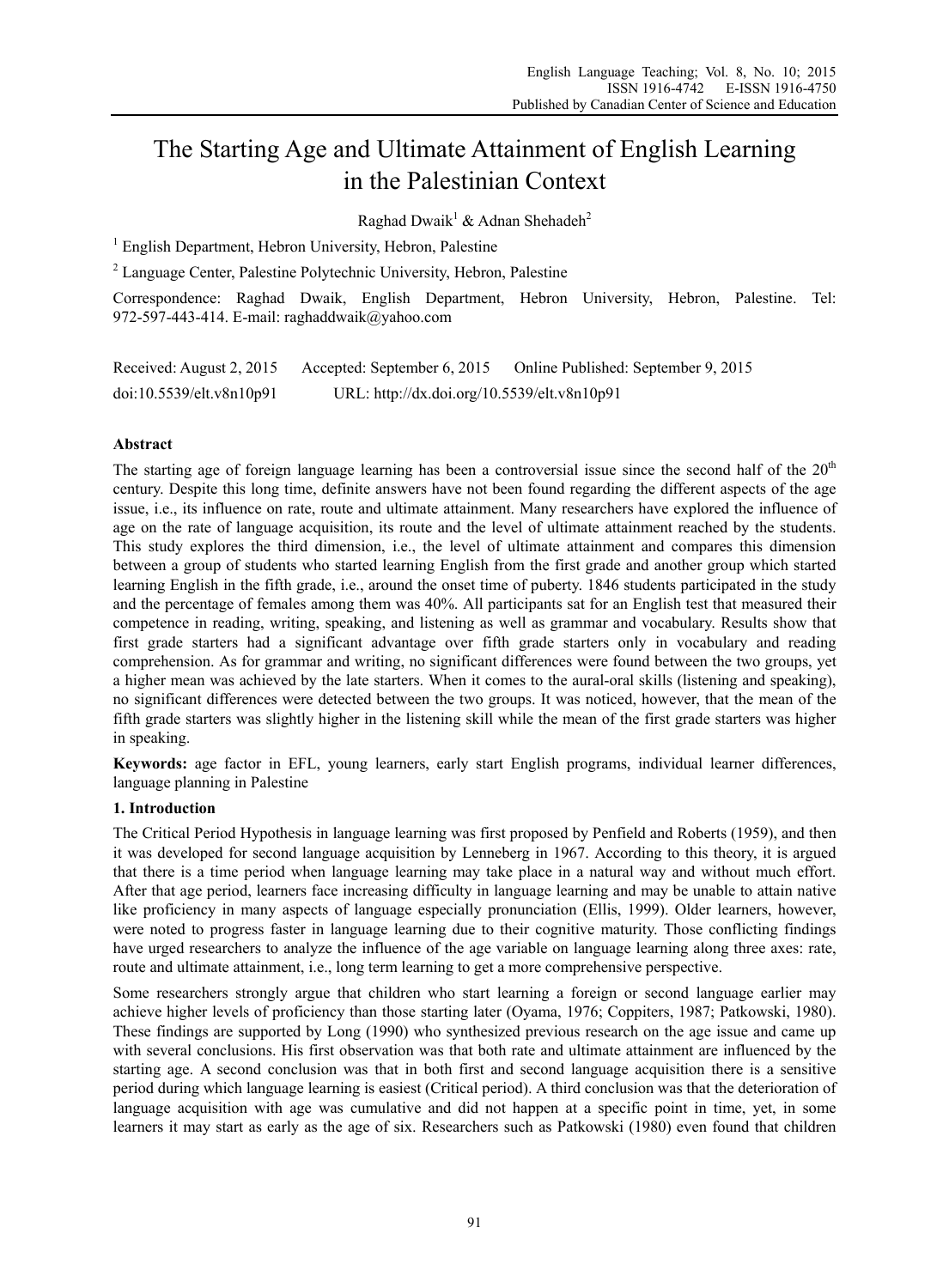who started learning grammar before the age of fifteen reached higher levels of syntactic proficiency than those who started after that age. Support for the critical period is also clear in the work of Christine Weber-Fox and Helen Neville (1999) that investigated Event Related Brain Potentials (EPR) among bilinguals and found that the brain activity among late bilinguals showed different patterns comparing to those of early bilinguals. They noticed different processing of grammatical aspects among members of both groups.

Research stemming from the critical period hypothesis shows that there is clear evidence in favor of early language learners and those children surpass both adolescents and adults in language acquisition.

Some researchers expressed clear reservation with regard to the Critical Period Hypothesis including Ellis (1985) who argued that the only advantage that young starters enjoy is in the acquisition of pronunciation. Recent neurological research has also showed that the exact age at which lateralization may take place is not definite yet. Gui Shicun (1992) argues that since we cannot get a definite answer regarding the best age for language learning, one should work on studying the features of each age group and finding methods, techniques and activities that suit each of them. Dai Weidong (2008), found that the starting age for language learning is unimportant and the most important factor is the amount of time learners invest in learning itself.

In the Palestinian context, English started to be taught from the first grade and, in some cases, from the kindergarten since the year 2000. From that year on, little formal research has been conducted to measure the influence of such a step on the students' proficiency or on their ultimate attainment in the English language although those young starters have already finished school and joined college. This paper is an attempt to shed some light on the age issue in language learning by comparing the level that students who have started learning English from the first grade have to the level attained by those who started from the fifth grade.

Dekeyser, Alfi-Shabati and Ravid (2010) argue that the starting age is a crucial factor in determining the level of ultimate attainment in L2 proficiency. Many researchers have corroborated this view arguing that it is not a matter of a biologically determined period as was claimed by the early researchers, rather it is a general decline in cognitive abilities and change in modes of socialization that naturally occur as a result of age progression (Bialystok & Hakuta, 1999; Bialystok & Miller, 1999; Hakuta, Bialystok, & Wiley, 2003).

One may hence argue that researchers with different orientations and perspectives agree that there is a negative correlation between the starting age of acquisition and the ultimate attainment achieved. They, disagree, however, on whether the cause of such variation is biological (i.e., the critical period hypothesis) on the one hand or cognitive and social on the other.

One may also note that such studies on the correlation between the starting age and ultimate attainment have been conducted on immigrants in second language settings thus leaving foreign language setting without much quantitative evidence to inform and support decision making (Dekeyser, Alfi-Shabati, & Ravid, 2010). Moreover, studies that were conducted on immigrants suffer from a number of methodological problems including sample size (around 50 participants), and narrow focus, e.g., stressing grammatical competence over other language skills.

A number of recommendations have been made by some researchers in order to reach more conclusive evidence regarding the age issue in general and the critical period hypothesis in particular. These recommendations include increasing the sample size and conducting research on differentiated language competencies (e.g., grammar, vocabulary, and pronunciation, etc). They also argue that research should add qualitative aspects and should be carried out on cross linguistic levels. In other words, it should check the ultimate attainment of learners from similar L1 backgrounds learning different L2s or vice versa, i.e, those with different linguistic backgrounds learning the same L2 (Dekeyser, Alfi-Shabati & Ravid, 2010).

## **2. Literature Review**

Advocating early start English programs in the 1950s and 60s was largely influenced by research on the critical period hypothesis conducted by Pendfield and Roberts (1959). Those studies emphasized the "earlier is better" argument based on the assumption that the brain loses its elasticity or ability to establish new connections between neural cells around the age of puberty.

This early start advantage was corroborated by research on immigrant learners conducted in the context of naturalistic settings in the 1970s and 80s (Johson & Newport, 1989; Hyltenstam, 1992; Krashen, Long, & Scarcella, 1979; Oyama, 1976, 1978; Patkowski, 1980; Snow & Hoefnagel-Hohle, 1978). Studies in this context show that the earlier a child immigrant is exposed to the target language the higher proficiency he eventually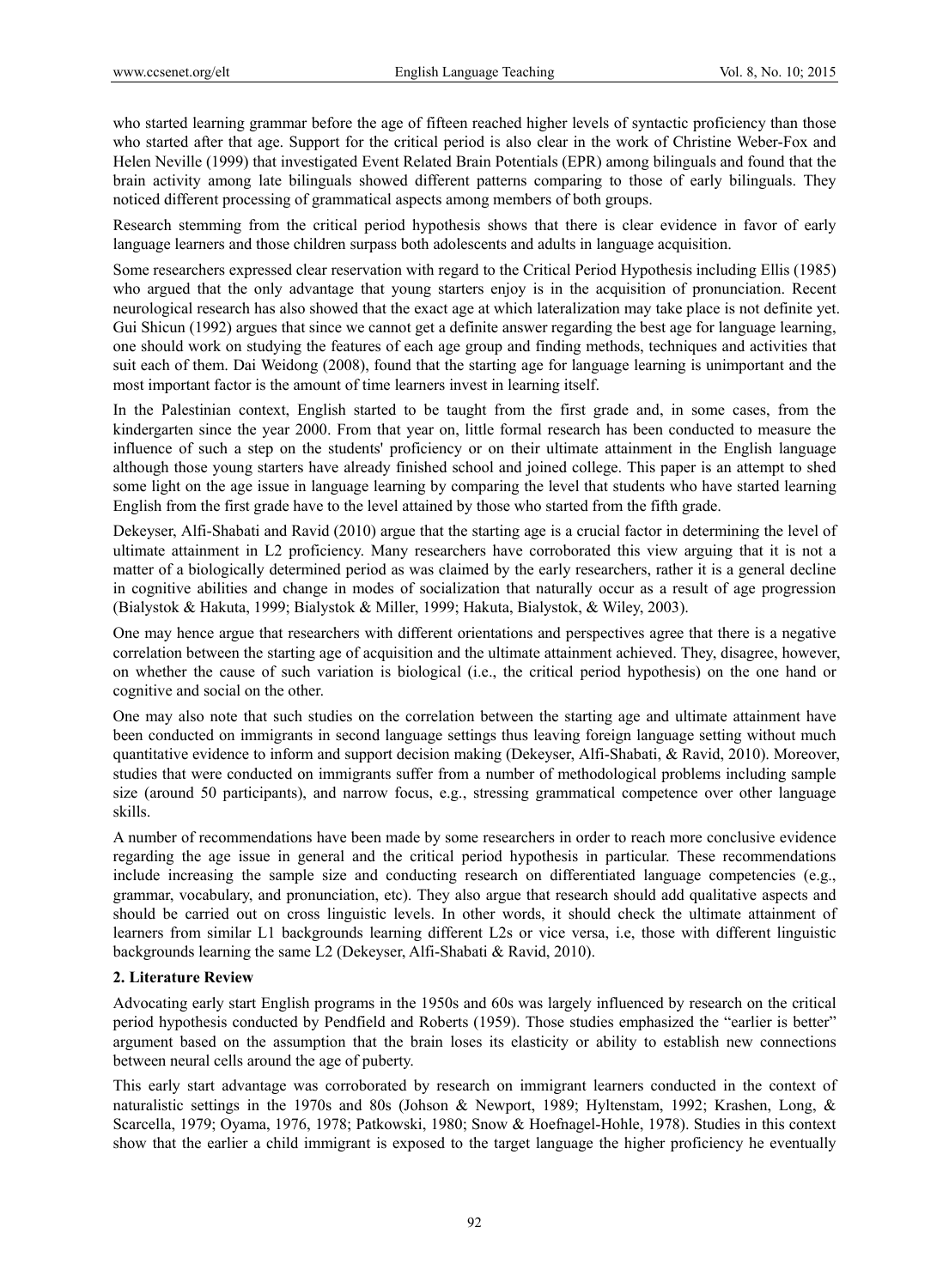attains in that language. As for older learners who enjoy the advantage of higher cognitive development, they show initial advantage only in the rate of target language acquisition. In other words, the initial advantage of older learners is outweighed by the ultimate attainment achieved by early starters in these naturalistic settings.

Results of studies on learners in naturalistic settings were often mistakenly generalized to the foreign language environment (Dekeyser, 2000; Dekeyser & Larson-Hall, 2005; Patkowski, 994). Many researchers, however, have found that in the classroom context, older learners show a clear advantage when it comes to the rate of acquisition; yet younger ones do not surpass them in terms of the ultimate attainment (Alveraz, 2006; Cenoz, 2002, 2003; Kalbere, 2007; Mora, 2006; Munoz, 2003). This is especially true when the younger beginners are exposed to a similar number of instructional hours as the older ones (Munoz, 2006, 2008; Naves, 2009).

Munoz (2006) argues that incidental or implicit language acquisition takes place only when the young learner is exposed to extensive input over a long period of time as in the case of naturalistic settings. Such "massive" input is not readily available in typical formal classroom settings. Older beginners, however, are at an advantage since they can easily make use of their sophisticated cognitive development to make the best out of their learning experience inside the classroom. Singleton and Skrzypek (2014) argue that comparing younger and older beginners in second language ultimate attainment should not take place till both groups have reached their "end state" or "asymptote", i.e., the stage after which additional development is not expected.

An additional insight could be gained from the argument of Singleton and Skrzypek (2014) who referred to an earlier study in the Irish context where an early start was counted on to make up for drawbacks in the educational context itself. Results of that study showed that starting earlier will not help the learners overcome negative variables in their learning environment such as lack of facilities, poor teaching methods, or a negative attitude.

## **3. Purpose of the Study**

The purpose of this study is to investigate the effect of the starting age of English learning on the students' general or ultimate attainment in English as a foreign language as measured by the College English Placement Test (CEPT) and by an additional test designed and validated by the researchers and a panel of English teachers. The study also examines the effect of the early start on the students' performance in the required English courses at the College level. This general achievement is measured along different dimensions: reading, writing, listening, speaking as well as the constructs of vocabulary and grammar.

## **4. Research Questions**

The study investigates whether the starting age influences the ultimate attainment in the four language skills as well as vocabulary and grammar. This issue is broken down into a number of research questions:

- 1) To what extent does the starting age influence the students' attainment in the oral-aural skills (listening and speaking)?
- 2) To what extent does the staring age influence the students' attainment in the literacy skills, i.e., reading and writing?
- 3) To what extent does the starting age influence the students' attainment in vocabulary and grammar?
- 4) To what extent does the starting age predict the students' performance in the required English courses at the college level?

## **5. Methodology**

## *5.2 Sample of the Study*

The sample of this study consists of 1846 freshman college students. 940 of these students started learning English from the first grade while the other 906 started in the  $5<sup>th</sup>$  grade. The percentage of females was approximately 40%. All participants in the study are graduates of the Palestinian public school system. Their chosen fields of study include engineering, applied and administrative sciences, as well as computer engineering and information technology (IT).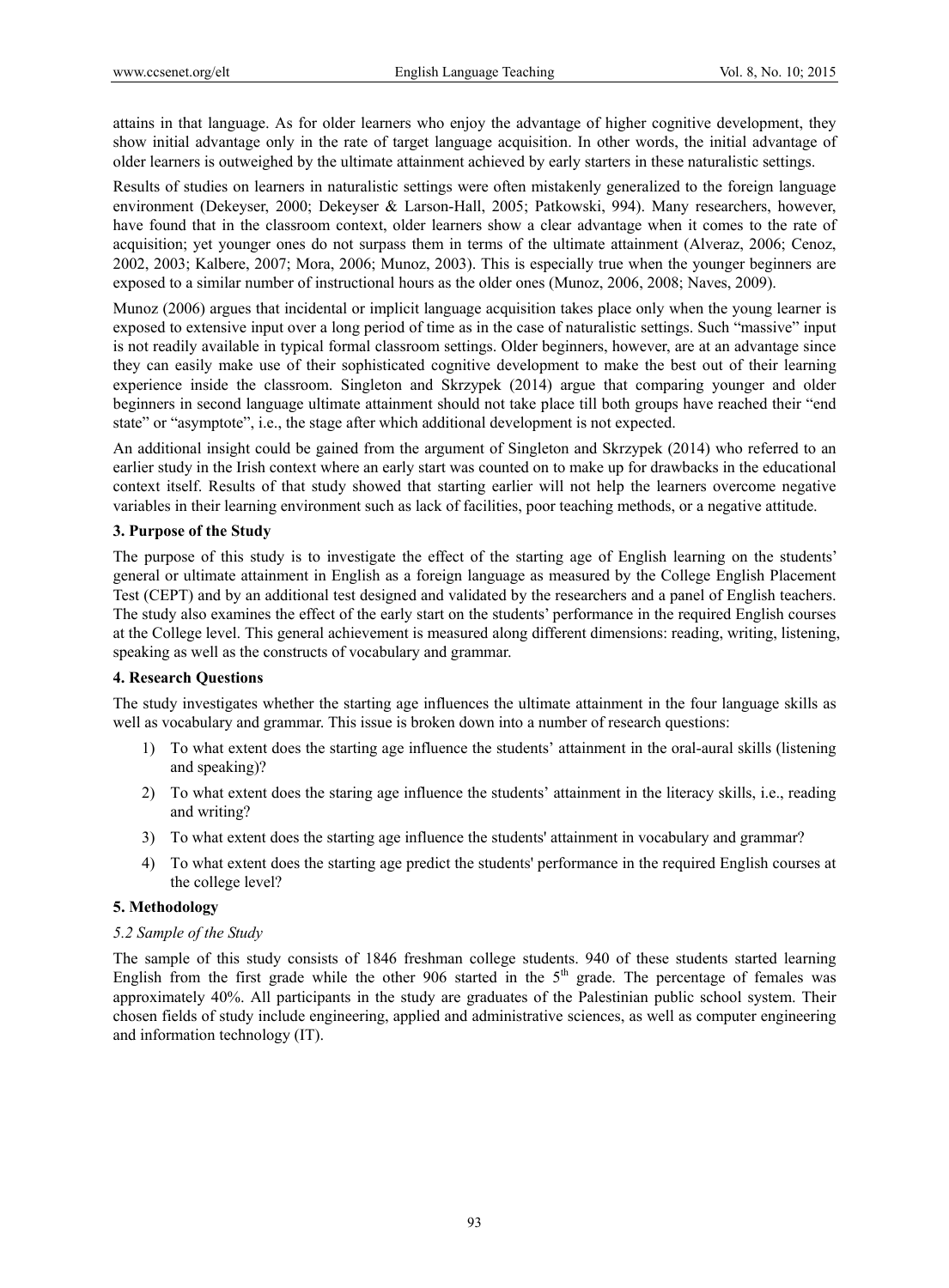|                      | Listening |     | Reading<br>Speaking |    | Writing |     | Vocabularv |    | Grammar |     |      |     |
|----------------------|-----------|-----|---------------------|----|---------|-----|------------|----|---------|-----|------|-----|
|                      | M         | F   | M                   | F  | M       | F   | М          | F  | М       | F   | M    | F   |
| First Grade starters | 104       | 91  | 22                  | 18 | 522     | 418 | 85         | 80 | 522     | 418 | 522  | 418 |
| Total                | 195       |     | 40                  |    | 940     |     | 170        |    | 940     |     | 940  |     |
| Fifth Grade starters | 143       | 110 | 22                  | 18 | 504     | 402 | 113        | 00 | 504     | 402 | 504  | 402 |
| Total                | 253       |     | 40                  |    | 906     |     | 213        |    | 906     |     | 906  |     |
| Total                | 448       |     | 80                  |    | 1846    |     | 378        |    | 1846    |     | 1846 |     |

The following table contains a breakdown of the study sample according to the year they started learning English and across the four language skills as well as vocabulary and grammar.

## *5.3 Instruments, Procedures and Data Collection*

Different instruments have been used to measure achievement in the different language skills and constructs.

For reading, vocabulary, and grammar, the researchers used the results of the placement test implemented at Palestine Polytechnic University (PPU) at the start of the academic year 2011/2012. This is a computer based test that lasts for 90 minutes. The test is based on a question bank that contains 100 multiple choice grammatical points, 20 reading passages taken from the Test of English as a Foreign Language (TOEFL) practice materials and 50 multiple choice vocabulary items. The computer is programmed to download two random reading passages for every test taker. Vocabulary and grammar are also chosen randomly from the question bank for every participant. As for writing, 378 students were selected to participate in the test 170 (80 females) of these student s were first grade starters while 213 (100 females) were fifth grade starters. The selected sample reflected the different levels of the students (beginner, intermediate, advanced). These three levels were classified according to their grades in the placement test. Each student was then asked to write two five paragraph essays about two different topics. In the first topic, students were asked to respond to a question that probes whether it is better to live in a big or a small family and to support their answers with examples. As for the second topic they were asked to comment on the issue of college education and whether it should be supported by the government or by the individual's family. To enhance test reliability, students were given some starter ideas to help them conceptualize their own thoughts and positions. The passages were then given to two school teachers who were provided with general criteria for corrections. The average grade was taken for each participant.

In listening, the participants were exposed to 50 short conversations (similar to those used in the TOEFL practice tests). Each conversation was followed by a multiple choice question based on general comprehension or inference. About 446 students participated in this part of the test. 195 of these students were first grade starters and 258 were fifth grade starters.

As for speaking, 80 participants were asked to sit for an oral interview that took into account the Oral proficiency Interview (OPI) guidelines. Forty of these students were first grade starters while the other 40 were fifth grade starters. The interviews were recorded and evaluated by two teachers then the researchers took the average grade. The first part of the test focused on general information related to familiar topics from the participants' everyday life, then the participant is asked to talk at length about a certain theme then he/she would be involved in a two way interaction with the examiner.

## **6. Results and Discussion**

Results of this study will be presented in the order of the research questions.

#### *6.1 Question One*

To what extent does the starting age influence the students' ultimate attainment in the oral-aural (speaking and listening) skills?

Although there were no significant differences at  $\alpha$ =.05 between the first and the fifth grade starters in terms of listening and speaking (p=0.098), there was a slight difference in their means in favor of the fifth grade starters. Table one below shows that the mean for the fifth grade starters in listening was 16.11 while for the first grade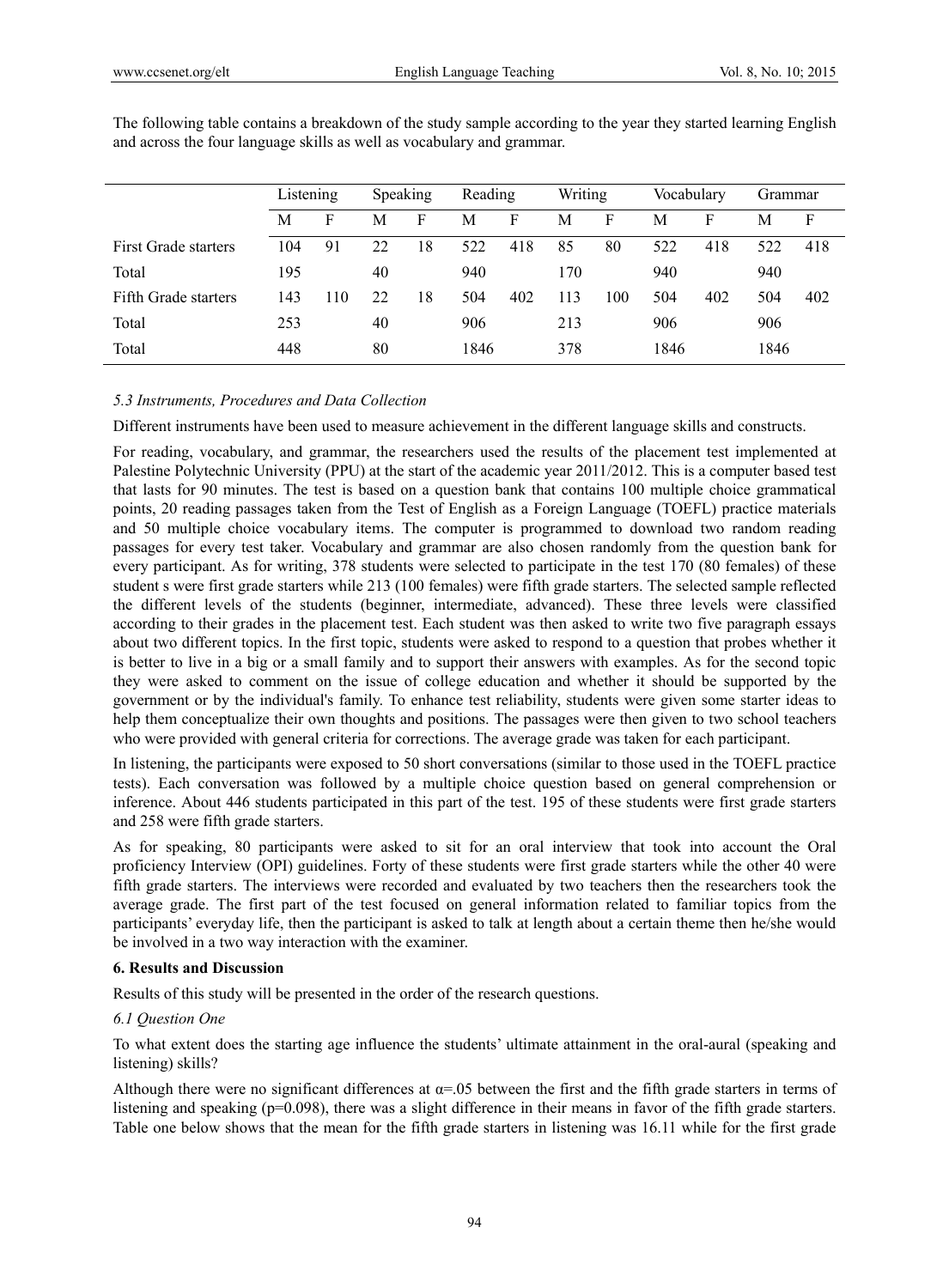starters, it was 15.55. As for speaking, there were not any significant differences between the two groups either. There was a slight difference though in favor of the first grade starters. The mean for the first grade starters was 5.20 while it was 5.15 for the fifth grade starters. The listening and speaking results are rather surprising taking into account that first grade starters were exposed to 256 extra instruction hours during the first four years of EFL instruction. These hours were accumulated over a period of four years during which they were exposed to three English lessons per week. Each of these lessons normally lasted for forty minutes. This result might be due to the unavailability of cd-players, tape recorders or any other listening devices at some schools or to the fact that teachers tend to focus on reading, writing and grammar in their instruction because these skills are the ones underscored in the high school exit exam and other general tests.

| Skill           | <b>Starting Grade</b> | N   | Mean    | Std. Dev. | Maximum | Std. Error Mean |          |       |
|-----------------|-----------------------|-----|---------|-----------|---------|-----------------|----------|-------|
| Listening       | First                 | 195 | 15.5590 | 9.298     | 50      | .66589          | $-0.665$ | 0.506 |
|                 | Fifth                 | 253 | 16.1107 | 8.215     |         | .51648          |          |       |
| <b>Speaking</b> | First                 | 40  | 5.20    | 1.19      | 10      | 1.19            | 0.159    | 0.875 |
|                 | Fifth                 | 40  | 5 1 5   | .74       |         | 0.74            |          |       |

Table 1. Means, standard deviations and the t-value for the results of both groups in listening and speaking

#### *6.2 Question Two*

To what extent does the starting age influence the students' attainment in the literacy skills, i.e., reading and writing?

Results of this study show that there are no significant differences between first and fifth grade starters in terms of the ultimate attainment of the writing skill. Table two below shows a slight difference in the mean of both groups. The mean for the first grade starters was 10.31 while that of the fifth grade starters was 10.79. Again, one may easily notice that although there was no significant difference between both groups, yet the mean for the later starters was slightly higher.

Table 2. Means, standard deviations and the t-value for the results of both groups in reading and writing

| Skill   | <b>Starting Grade</b> | N   | Mean  | Max. | Std. Dev. |         |      |
|---------|-----------------------|-----|-------|------|-----------|---------|------|
| Reading | First                 | 908 | 7.47  | 20   | 3.10      | $-3.20$ | .001 |
|         | Fifth                 | 940 | 7.00  |      | 3.29      |         |      |
| Writing | First                 | 213 | 10.31 | 20   | 3.48      | 1.29    | .197 |
|         | Fifth                 | 165 | 10.79 |      | 3.72      |         |      |

As for the ultimate attainment of reading, results show a significant difference in favor of the first grade starters  $(p= .001)$ . Table two above shows that the mean for the first grade starters was 7.47 while that for the fifth grade starters was 7.00.

Unlike listening and writing where results were in favor of the later starters (fifth grade), results of reading show some advantage for early starters. This might be due to the fact that English teachers in general tend to stress the literacy skills in their instruction because these skills are the ones focused upon in all types of general exams. In other words, the extra instruction hours (estimated around 256) were really translated into higher level of reading acquisition.

## *6.3 Question Three*

To what extent does the starting age influence the students' attainment in vocabulary and grammar?

Results show that there are significant differences in the ultimate attainment of vocabulary in favor of the first grade starters ( $p=$  .000). Table three below shows that these early starters had an advantage in the ultimate attainment of vocabulary (M=4.39) while the mean of the fifth graders was 3.04. One may argue that this result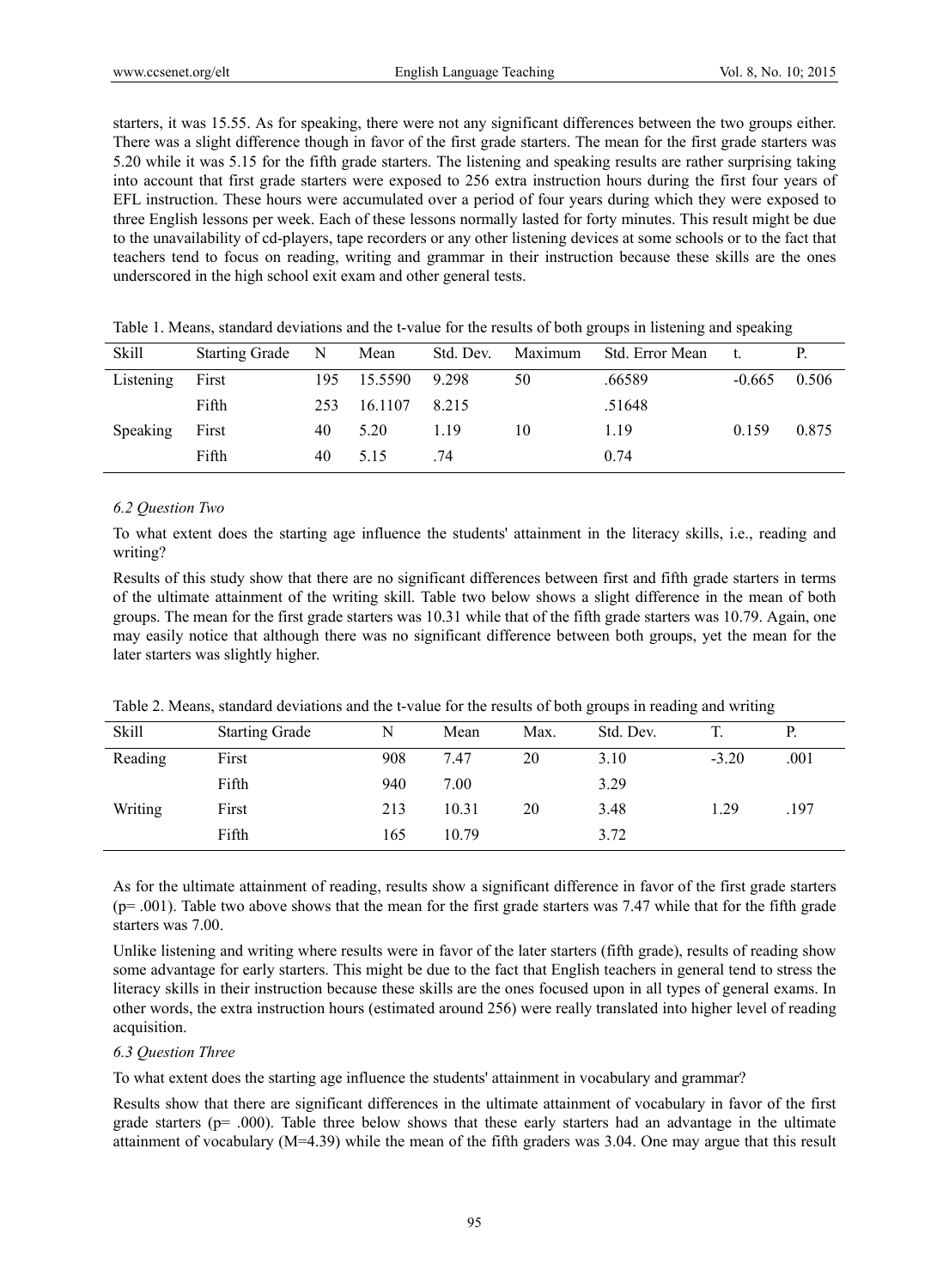is related to the students' results in reading comprehension which also showed an advantage for early starters. In other words, the students benefited from the additional instructional hours in the case of reading comprehension and an integral construct of it which is vocabulary development. Research has also shown that extensive exposure to reading texts leads to incidental vocabulary learning. Over 12 years of exposure to the language, students definitely enjoyed repetitive exposure and practice of plenty of vocabulary items in different topics and contexts especially that the reading passage are the backbone of all units in the English for Palestine syllabus.

As for grammar, significant differences were detected in favor of the fifth grade starters ( $p = .000$ ). This is also connected to the results of both groups in the ultimate attainment of the writing skill. Table three below shows that the mean for the fifth grade starters was 8.15 while for the first grade starters, it was 6.77. This might be due to the fact that grammar instruction is not focused upon in the text or by teachers during the first 4 years of schooling. It might also be due to the fact that late starters generally enjoy a higher level of cognitive maturity which generally helps them in internalizing rules of an abstract nature. Fifth grade starters may also have benefited from the syllabus they used which emphasized a more structural orientation to language instruction.

| <b>Skill</b> | <b>Starting Grade</b> | N   | Mean | Max. | Std. Dev. | T.      |      |
|--------------|-----------------------|-----|------|------|-----------|---------|------|
| Vocabulary   | First                 | 940 | 4.39 | 10   | 2.98      | 11.523  | .000 |
|              | Fifth                 | 906 | 3.04 |      | 1.87      |         |      |
| Grammar      | First                 | 940 | 6.77 | 20   | 3.47      | $-9159$ | .000 |
|              | Fifth                 | 908 | 8.15 |      | 3.01      |         |      |

Table 3. Means, standard deviations and the t-value for the results of both groups in vocabulary and grammar

## *6.4 Question Four*

To what extent does the starting age predict the students' performance in the required English courses at the college level?

This study also probed the influence of the starting age on the performance of both groups in one of their English courses at the college level. This course is a freshman level university requirement taught at Palestine Polytechnic University. The emphasis of this course is reading comprehension and it is usually tested through exams that probe students' reading achievement and vocabulary attainment. Probing the influence of an early start on the students' performance in this course is of high importance because it highlights the utility of early start programs for fulfilling the learner needs in achieving real life purposes. Achievement of these purposes is generally seen as the ultimate goal of language acquisition and learning. It is also important in light of the Palestinian curriculum guidelines which stress the importance of EFL instruction as a tool to cope with future college requirements, especially that English is the language of instruction in most colleges particularly the scientific ones.

Table four below shows that there are no significant differences between first grade starters and those who started in the fifth grade ( $p=0.827$ ). One may also notice a slight difference in means in favor of the early starters  $(M= 69.52$  for 1<sup>st</sup> grade, and M= 69.43 for the fifth) yet this difference did not hit the significance threshold.

| Table 4. Means, standard deviations and the t-value for the results of both groups in the English One course |  |  |  |
|--------------------------------------------------------------------------------------------------------------|--|--|--|
|                                                                                                              |  |  |  |

| English course | <b>Starting Grade</b> | N   | Mean  | Max. | Std. Dev. |          |       |
|----------------|-----------------------|-----|-------|------|-----------|----------|-------|
| English One    | First                 | 949 | 69.52 | 100  | 9.31      | $-0.218$ | 0.827 |
|                | Fifth                 | 975 | 69.43 |      | 9.35      |          |       |

## **7. Conclusion**

Results of this study have shown that there are no significant differences between first and fifth grade starters except in one skill which is reading and one language construct which is vocabulary, which is usually considered a sub skill of reading. This may be contrasted by the results of a short term study conducted earlier by the same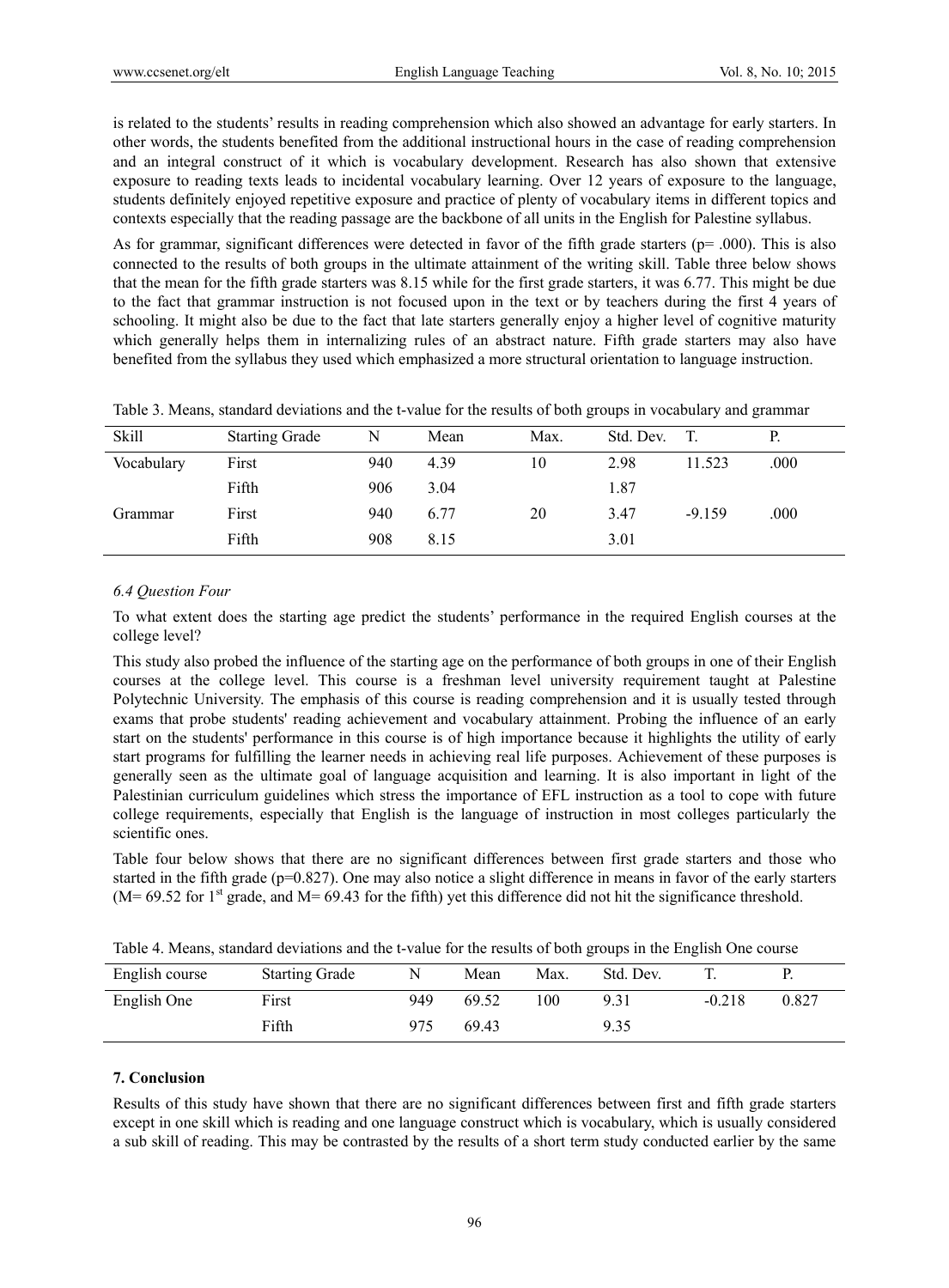researchers (Shehadeh & Dwaik, 2010) and showing a clear advantage for fifth grade starters in vocabulary and reading. The advantage for first grade starters reflected in this study show that the additional instruction hours, estimated at 256have actually resulted in some benefit for early starters as originally conceptualized by policy makers and planned by the curriculum developers. This advantage, however, did not translate into a better ability to deal with college courses, i.e., they were not predictive of the same students performance in English college course which may be considered as the ultimate aim and the real life need of the students involved in this study. Further research is needed to throw more light on this discrepancy and to analyze reasons behind the failure of the students' enhanced competence in fulfilling their needs or achieving real life purposes. Research is also needed to probe whether exposing students to additional instructional hours would be more beneficial had it occurred later during their school years, i.e., during high primary or secondary stage for instance.

Results also show that the additional 256 hours of instruction did not result in any significant advantage for the first grade starters in listening, speaking, grammar and writing. Extensive research is needed in the future to find reasons behind that. The researchers however, believe that traditional instructional methods and negative backwash from standardized tests such as the Tawjihi (the High school exit exam) may have led to ignoring the proper instruction of vital language skills such as listening and speaking. Teachers for example have reported earlier that listening equipment are not available at some schools and that the listening text is sometimes read aloud by the teachers themselves to make up for the lack of equipment (Shehadeh & Dwaik, 2010). The Tawjihi test also completely ignores the oral-aural skills and tests only the literacy skills, i.e., reading and writing as well as vocabulary and grammar. This makes English teachers pay less attention to the skills that are not tested in this exam, namely, listening and speaking.

Results also show that the student means are generally very low across all skills regardless of their English learning starting age. The highest mean was obtained in the writing skill (M= 10.79\20 i.e., 27/50). The lowest mean in all skills and constructs was obtained in listening  $(M= 15.55\sqrt{50})$ . This is a disappointing result taking into account that these students have studied English for 8-12 years. Not only that but also they have all passed the Tawjihi exam with a general average of 76% and a minimum grade of 65% according to the university records. One may hence argue that weakness in English is not an issue of the starting age; rather it is a matter of a combination of factors that need to be carefully studied and analyzed to reach valid and reliable conclusions regarding the future of English teaching in Palestine in particular and in the Arab World in general. The budgets invested in early start programs could be better utilized by conducting such research that would improve the general outcomes of teaching English as a foreign language is the whole region.

## **References**

- Alvarez, E. (2006). Rate and route of acquisition in EFL narrative development at different ages. In C. Munoz (Ed.), *Age and the Rate of Foreign Language Learning* (pp. 127-155). Clevedon: Multilingual Matters.
- Bialystok, E., & Hakuta, K. (1999). Confounded age: Linguistic and cognitive factors in age differences for second language acquisition. In D. Birdsong (Ed.), *Second language acquisition and the critical period hypothesis* (pp. 161-181). Mahwah, NJ: Erlbaum.
- Bialystok, E., & Miller, B. (1999). The problem of age in second language acquisition: Influences from language, task, and structure. *Bilingualism: Language and Cognition, 2*, 127-145. http://dx.doi.org/10.1017/S1366728999000231
- Cenoz, J. (2002). Age differences in foreign language learning. I.T.L*. Review of Applied Linguistics,* 135-136, 125-142.
- Coppieters, R. (1987). Competence differences between native and near-native speakers. *Lg., 63*, 544-73. http://dx.doi.org/10.2307/415005
- Dai, W., & Wei, L. (2008). The Study of Chinese Learners' Acquisition of English Article Semantic Features. *Foreign Language Teaching and Research, 40*(2), 136-142.
- Dekeyser, R, Alfa-Shabatay, I., & Ravid, D. (2010). Cross- linguistic evidence for the nature of age effects in second language acquisition. *Applied Psycholinguistics, 31*, 413-438. http://dx.doi.org/10.1017/S0142716410000056
- Dekeyser, R. (2000). The robustness of critical period effects in second language acquisition. *Studies in Second Language Acquisition, 22*(4), 499-534.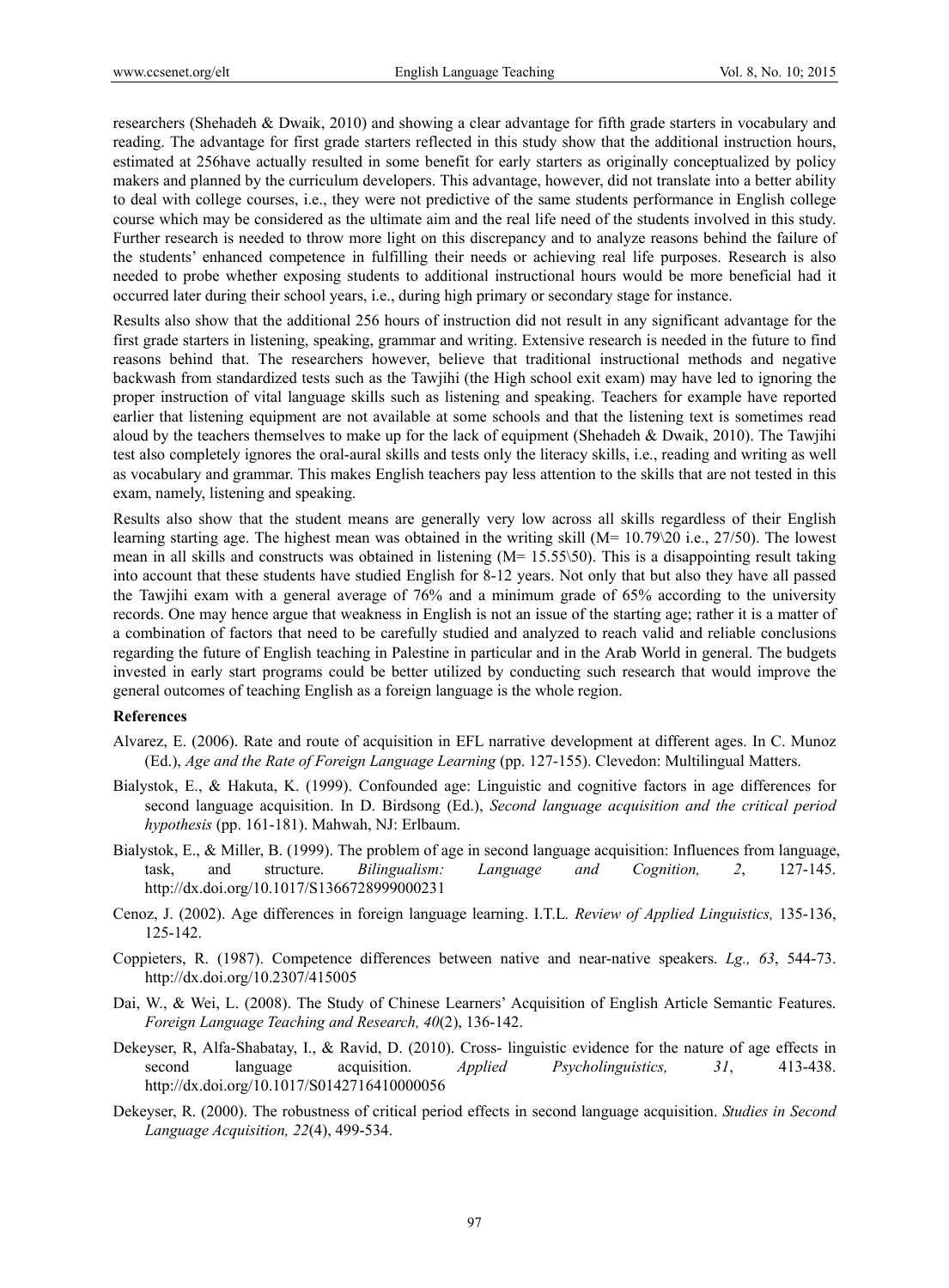- Dekeyser, R., & Larson-Hall, J. (2005). What does the critical period really mean? In J. F. Kroll, & A. De Groot (Eeds.). *Handbook of bilingualism: Psycholingistic approaches* (pp. 88-108). Oxford: Oxford University Press.
- Dwaik, R., & Shehadeh, A. (2010). Motivation types among EFL college students:Insights from the Palestinian context. *An-Najah University Journal of Humanities, 24*(1), 333-360.
- Ellis, R. (1985). *Understanding second language acquisition.* Oxford: Oxford University Press.
- Ellis, R. (1999). Making the classroom acquisition-rich. In R. Ellis (Ed.), *Learning a second language through interaction* (pp. 211-229). Amsterdam: John Benjamins. http://dx.doi.org/10.1075/sibil.17
- Gui, S. (1992). Doubt on foreign language learning must be started from an earlier age. *Foreign Language Teaching and Research, 4*, 52-54.
- Hakuta, K., Bialystok, E., & Wiley, E. (2003). Critical evidence: A test of the critical period hypothesis for second language acquisition. *Psychological Science, 14*, 31-38. http://dx.doi.org/10.1111/1467-9280.01415
- Hyltenstam, K. (1992). Non-native features of near-native speakers: on the ultimate attainment of childhood L2 learners. In R. Harris (Ed.). *Cognitive Processing in Bilinguals* (pp. 351-368). Amsterdam: Elsevier Science. http://dx.doi.org/10.1016/S0166-4115(08)61505-8
- Johnson, J. S., & Newport, E. L. (1989). Critical period effects in second language learning: The influence of maturational state on the acquisition of English as a second language. *Cognitive Psychology, 21*, 60-99. http://dx.doi.org/10.1016/0010-0285(89)90003-0
- Kalberer, U. (2007). *Rate of L2 acquisition and the influence of instruction time on achievement.* Unpublished Master of Education Thesis, University of Manchester.
- Krashen, S. D., Long, M. A., & Scarcella, R. C. (1979). Age, rate and eventual attainment in second language acquisition. *TESOL Quarterly, 13*, 573-82. http://dx.doi.org/10.2307/3586451
- Lenneberg, E. H. (1967). *Biological Foundations of Language*. New York, NY: Wiley.
- Long, M. H. (1996). The role of the linguistic environment in second language acquisition. In W. Ritchie, & T. Bhatia (Eds.), *Handbook of second language acquisition* (pp. 413-468). New York: Academic Press. http://dx.doi.org/10.1016/b978-012589042-7/50015-3
- Muñoz, C. (2003). Variation in oral skills development and age of onset. In M. P. G. Mayo, & M. L. G. Lecumberri (Eds.), *Age and the acquisition of English as a foreign language* (pp. 161-181). Clevedon: Multilingual Matters Ltd.
- Munoz, C. (2006)*. Age and the Rate of Foreign Language Learning.* Clevedon: Multilingual Matters.
- Munoz, C. (2008). Symmetries and asymmetries of age effects in natrualiatic and instructed L2 learning. *Applied Linguistics, 24*(4), 578-596. http://dx.doi.org/10.1093/applin/amm056
- Navés, T. (2006). The long-term effects of an early start on foreign language writing. Unpublished Doctoral Dissertation, University of Barcelona.
- Oyama, S. (1976). A sensitive period for the acquisition of a nonnative phonological system. *Journal of Psycholinguistic Research, 5*, 261-283. http://dx.doi.org/10.1007/BF01067377
- Patkowski, M. (1994). The critical age hypothesis and interlanguage phonology. In M. Yavas (Ed.), *First and second language phonology* (pp. 205-221). San Diego, CA: Singular Publishing Group.
- Patkowski, M. S. (1980). The sensitive period for the acquisition of syntax in a second language. *Language Learning, 30*, 449-72. http://dx.doi.org/10.1111/j.1467-1770.1980.tb00328.x
- Penfield, W., & Roberts, L. (1959). Speech and brain mechanisms. Princeton, NJ: Princeton University Press.
- Shehadeh, A., & Dwaik, R. (2010). The age factor in EFL learning: Insights from the Palestinian early start English program. *An-Najah University Journal of Humanities, 24*(7), 2119-2149.
- Shehadeh, A., & Dwaik, R. (2013). The practice of teaching English to young learners in the Palestinian context: a multidimensional analysis. *AWEJ, 4*(3) 63-76.
- Singleton, D., & Skrzypek, A. (2014). Age and the classroom learning of additional languages. In M. Pawlak, J. Bielak, & A. Mystkowska-Wiertelak (Eds.), *Classroom-oriented research: Achievements and challenges*